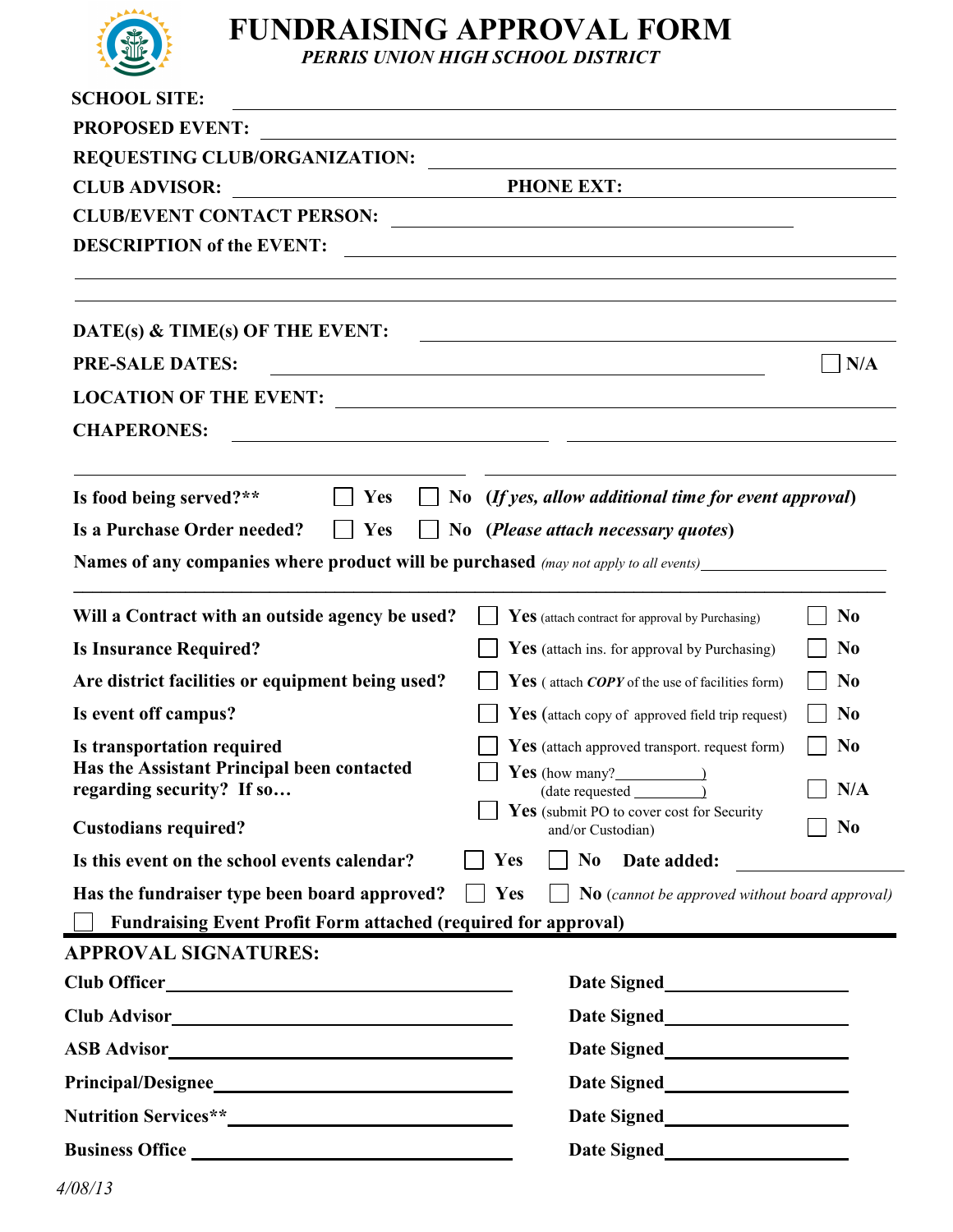

## **FUNDRAISING EVENT PROFIT FORM**

*PERRIS UNION HIGH SCHOOL DISTRICT*

| <b>School Site</b><br><b>School Year</b><br><b>Student Advisor</b> |                                                                                      |                        | <b>Student Club</b><br><b>Name of Event</b><br><b>Date of Event</b> |        |                             |                                           |                               |                                       |                |
|--------------------------------------------------------------------|--------------------------------------------------------------------------------------|------------------------|---------------------------------------------------------------------|--------|-----------------------------|-------------------------------------------|-------------------------------|---------------------------------------|----------------|
| Part I: Income                                                     |                                                                                      | <b>Estimated Sales</b> |                                                                     |        | <b>Actual Sales</b>         |                                           | <b>Difference &amp; Notes</b> |                                       |                |
|                                                                    | Income Description:                                                                  |                        | Total<br>Number Unit Price (Number X Unit Price)                    | Number |                             | Total<br>Unit Price (Number X Unit Price) | Number                        | on Profitability<br><b>Unit Price</b> | <b>Dollars</b> |
| Examples:<br><b>Tickets Sold</b><br>Items Sold                     |                                                                                      |                        |                                                                     |        |                             |                                           |                               |                                       |                |
|                                                                    |                                                                                      |                        |                                                                     |        |                             |                                           |                               |                                       |                |
|                                                                    |                                                                                      |                        |                                                                     |        |                             |                                           |                               |                                       |                |
|                                                                    |                                                                                      |                        |                                                                     |        |                             |                                           |                               |                                       |                |
|                                                                    | <b>Total Revenue</b>                                                                 |                        |                                                                     |        |                             |                                           |                               |                                       |                |
| Part II: Expenses                                                  |                                                                                      | <b>Cost of Sales</b>   |                                                                     |        | <b>Actual Cost of Sales</b> |                                           |                               | Difference & Notes                    |                |
|                                                                    |                                                                                      |                        | Total                                                               |        |                             | Total                                     |                               | on Profitability                      |                |
| Examples:                                                          | <b>Expense Description:</b>                                                          |                        | Number Unit Price (Number X Unit Price)                             | Number |                             | Unit Price (Number X Unit Price)          | Number                        | <b>Unit Price</b>                     | <b>Dollars</b> |
| Security                                                           |                                                                                      |                        |                                                                     |        |                             |                                           |                               |                                       |                |
| Custodian                                                          |                                                                                      |                        |                                                                     |        |                             |                                           |                               |                                       |                |
| Supplies                                                           |                                                                                      |                        |                                                                     |        |                             |                                           |                               |                                       |                |
| Advertising                                                        |                                                                                      |                        |                                                                     |        |                             |                                           |                               |                                       |                |
|                                                                    |                                                                                      |                        |                                                                     |        |                             |                                           |                               |                                       |                |
|                                                                    | <b>Total Expenses</b>                                                                |                        |                                                                     |        |                             |                                           |                               |                                       |                |
| Part III: Net Profit                                               |                                                                                      |                        |                                                                     |        |                             |                                           |                               |                                       |                |
|                                                                    | (The net profit is the difference between the total revenue and the total expenses.) |                        |                                                                     |        |                             |                                           |                               |                                       |                |
| Report Prepared by (name, title):                                  |                                                                                      |                        |                                                                     |        |                             | Date:                                     |                               |                                       |                |
|                                                                    | Report Reviewed by ASB Bookkeeper (signature):                                       |                        |                                                                     |        |                             | Date:                                     |                               |                                       |                |
| Presented to ASB on (date):                                        |                                                                                      |                        |                                                                     |        |                             |                                           |                               |                                       |                |

#### *FUNDRAISERS MUST BE CLOSED OUT BY 2 WEEKS AFTER END DATE.*

Updated 4/08/13 *Send original to the Business Office with Fundraising Approval form. Send a COPY of the completed form to ASB Bookkeeper after the fundraiser ends.*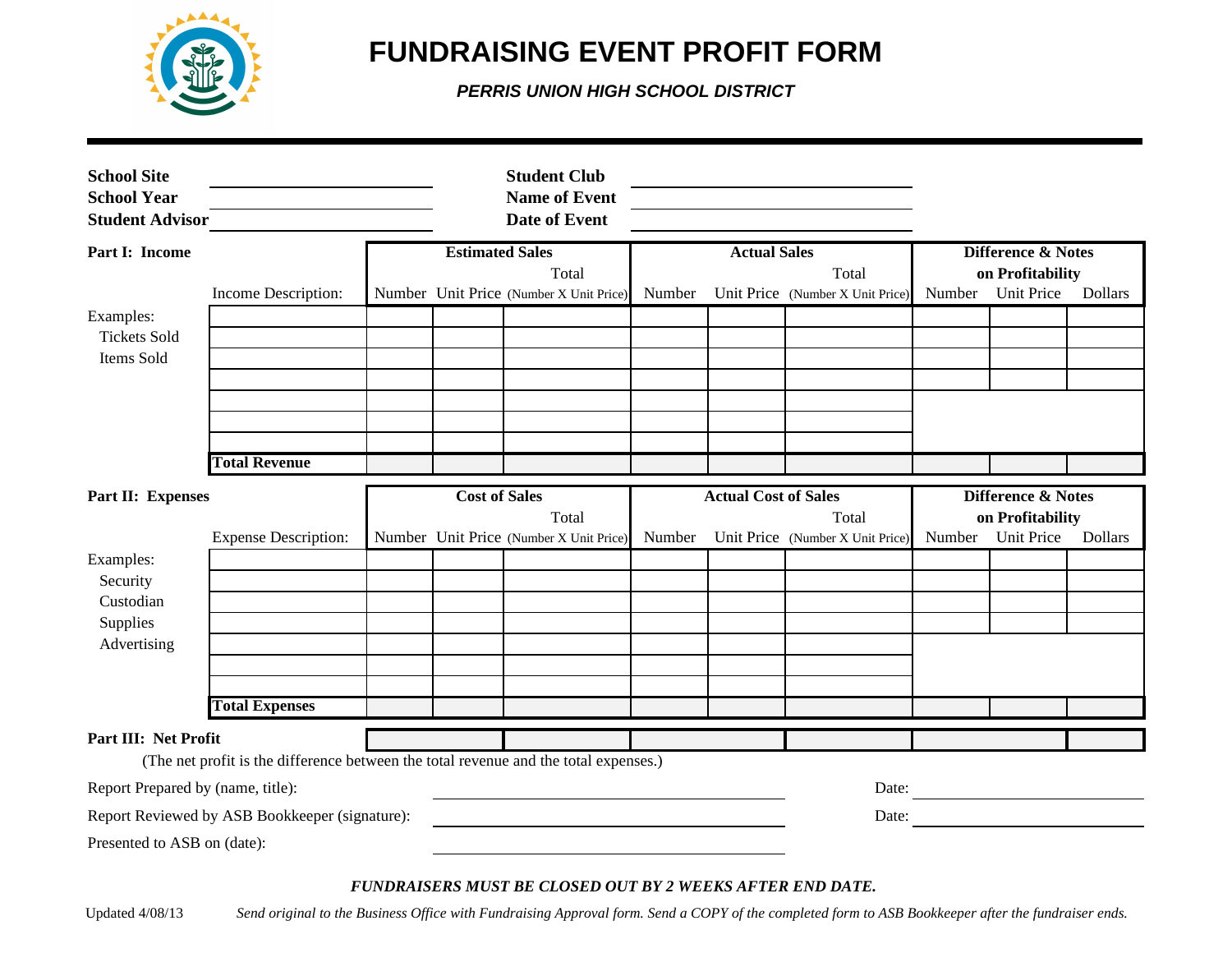

### **CLASS/CLUB MEETING MINUTES**

*Perris Union High School District*

| Meeting Date: ___________________ | _Meeting Time: _________________________Location:_ _____________________________ |  |  |
|-----------------------------------|----------------------------------------------------------------------------------|--|--|
|                                   |                                                                                  |  |  |
| approved)                         | were read and approved (or corrected and                                         |  |  |

**Meeting Attendees: (or ATTACH SIGN IN SHEET)** 

| <b>Name of Attendee</b> | <b>Title</b> |
|-------------------------|--------------|
|                         |              |
|                         |              |
|                         |              |
|                         |              |
|                         |              |
|                         |              |
|                         |              |
|                         |              |
|                         |              |
|                         |              |

### **The following Purchase Orders and/or Club Account expenses were approved:**

| <b>Vendor</b> | <b>Amount</b> | <b>Purpose</b> |
|---------------|---------------|----------------|
|               |               |                |
|               |               |                |
|               |               |                |
|               |               |                |
|               |               |                |
|               |               |                |
|               |               |                |

| <b>Motion by:</b> | Seconded by: |
|-------------------|--------------|
|                   |              |

**Vote Count: \_\_\_\_\_\_\_\_\_\_ Number For: \_\_\_\_\_\_\_\_\_\_ Number Opposed: \_\_\_\_\_\_\_\_\_\_\_\_** 

*4/08/13*